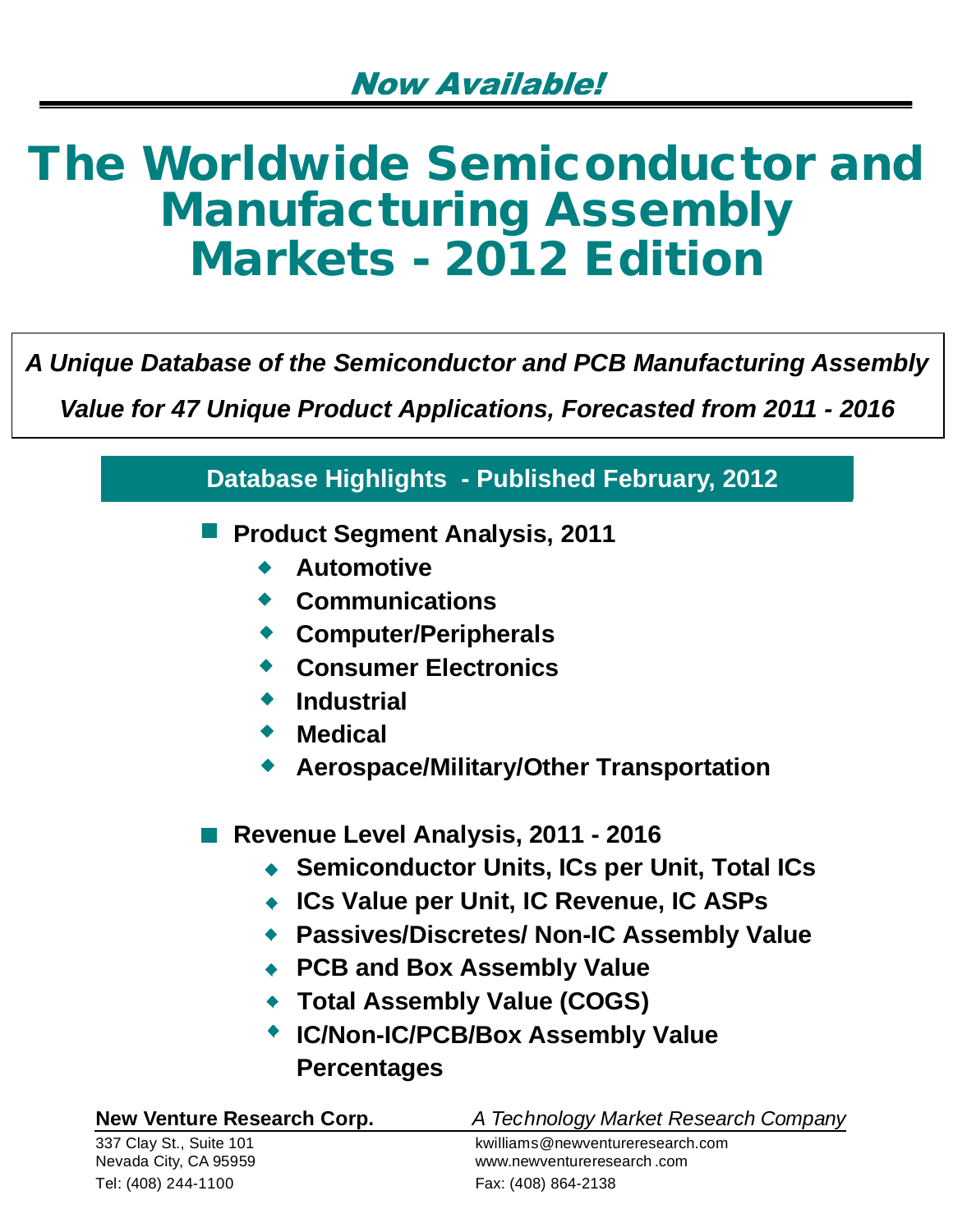### **Synopsis**

**The Worldwide Semiconductor and Manufacturing Assembly Markets - 2012 Edition** is a special report consisting of an Excel database and Word document discussion. The report examines the total assembly costs of 47 different electronics products starting with their semiconductor value, non-IC related costs, assembly of printed circuit board (PCB) and final box assembly. As such, it provides a unique understanding of the total cost of goods sold (COGS) for leading electronics products.

**New Venture Research (NVR)** has followed the electronics assembly industry for over 20 years with numerous research reports that focus on semiconductor packaging, printed circuit board assembly, as well as the EMS subcontracting markets. This latest report, **The Worldwide Semiconductor and Manufacturing Assembly Markets - 2012 Edition,** is designed to help our customers understand the true cost of electronics manufacturing within seven critical electronics market segments including:

- **Automotive**
- **Communications**
- **Computers /Peripherals**
- **Consumer Electronics**
- **Industrial**
- **Medical**
- **Aerospace/Military/Other Transportation**

Within these seven market segments are 47 unique product categories (detailed next page) that are quantified for their electronics assembly value. The following production data is provided for each individual product category in terms of units shipped, average selling prices (ASPs), and assembly revenue:

- **Semiconductor ICs**
- **Passives/Discretes**
- **Non-PCB Assembly**
- **PCB Assembly**
- **Box Assembly**
- **Total Assembly**

A separate Word document provides a discussion of each market segment, leading and emerging products, and dominant trends. High growth products are examined for their market leadership and impact on the semiconductor, PCB and Box assembly markets.

**The Worldwide Semiconductor and Manufacturing Assembly Markets - 2012 Edition**  will provide the critical information you need to understand electronics COGS assembly. The Excel and Word files are delivered by email with a singleuser license priced at \$2,995. An extra single user license is \$250 and a corporate license is \$1000.

# **About the Author**

**Randall Sherman** is the president and principal analyst of New Venture Research Corp., a technology market research and business consulting firm focused on the EMS and OEM electronics manufacturing industries. Mr. Sherman has more than 25 years' experience in technology and business research. He began his career as a telecom network design engineer and holds an undergraduate degree in Astrophysics. He has held senior positions at various market research firms, including Creative Strategies, Frost and Sullivan, and BIS Strategic Decisions. Mr. Sherman performed his undergraduate work in Astrophysics and holds an MSEE from the University of Colorado and an MBA from the Edinburgh School of Business.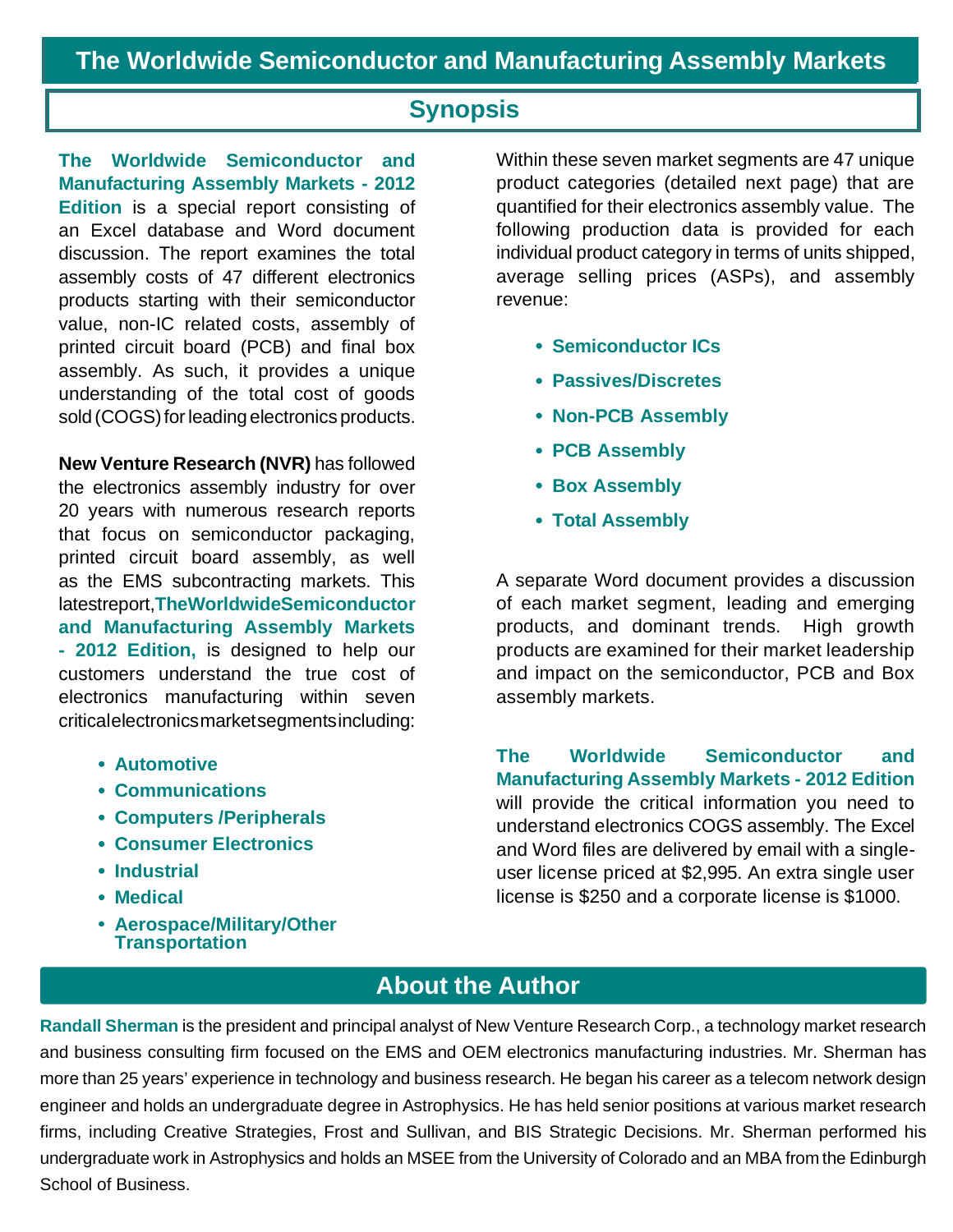# **Spreadsheet Table Metrics: Units (M), ASP (\$), Rev. (\$M)**

#### **Segment 1: Automotive**

**Automotive Engine Controls Automotive Instruments Automotive Safety Automotive Entertainment Total Automotive Automotive OEM Summary (Word file) Total ICs, passives/discretes, labor/overhead (e.g. PCB assembly value) & box assembly**

#### **Segment 2: Communications**

**Mobile Phones (smart and dumb) Mobile Phone Infrastructure Other Phones (cordless 7 standard) Enterprise LANs Wireless LANs DSL/Cable Modems PBX/Key Systems Carrier-Class Equipment Other Communications (satellite, etc.) Total Communications Communications OEM Summary (Word file) Total ICs, passives/discretes, labor/overhead (e.g. PCB assembly value) & box assembly**

#### **Segment 3: Computer/Peripherals**

**Notebooks Desktops Tablets Servers Workstations ESS Monitors Printers E-Readers Other Computer Total Computer Computer OEM Summary (Word file) Total ICs, passives/discretes, labor/overhead (e.g. PCB assembly value) & box assembly**

#### **Segment 4: Consumer Electronics**

**Analog TV Digital TV MP3 Other Audio Video Console Games** **Set-Top Boxes Camcorders DVD/DVRs Digital Cameras Personal Navigation Other Consumer (Appliances) Total Consumer Consumer OEM Summary (Word file) Total ICs, passives/discretes, labor/overhead (e.g. PCB assembly value) & box assembly**

#### **Segment 5: Industrial**

**Process Control Test & Measurement Other Industrial Clean Energy Total Industrial Total Industrial OEM Summary (Word file) Total ICs, passives/discretes, labor/overhead (e.g. PCB assembly value) & box assembly**

#### **Segment 6: Medical**

**Monitoring Therapeutic Diagnostics/Surgical Total Medical Medical OEM Summary (Word file) Total ICs, passives/discretes, labor/overhead (e.g. PCB assembly value) & box assembly**

#### **Segment 7: Aerospace/Military/Other Transportation**

**In-Flight Entertainment Navigation Systems Weapons C3 Systems Other Military Other Aerospace/Other Transportation Total Aerospace/Other Transportation Aerospace/Other OEM Summary (Word file) Total ICs, passives/discretes, labor/overhead (e.g. PCB assembly value) & box assembly**

**Each product segment contains revenue, unit and ASP product-level information for ICs, PCB, and Box Assembly COGS.**